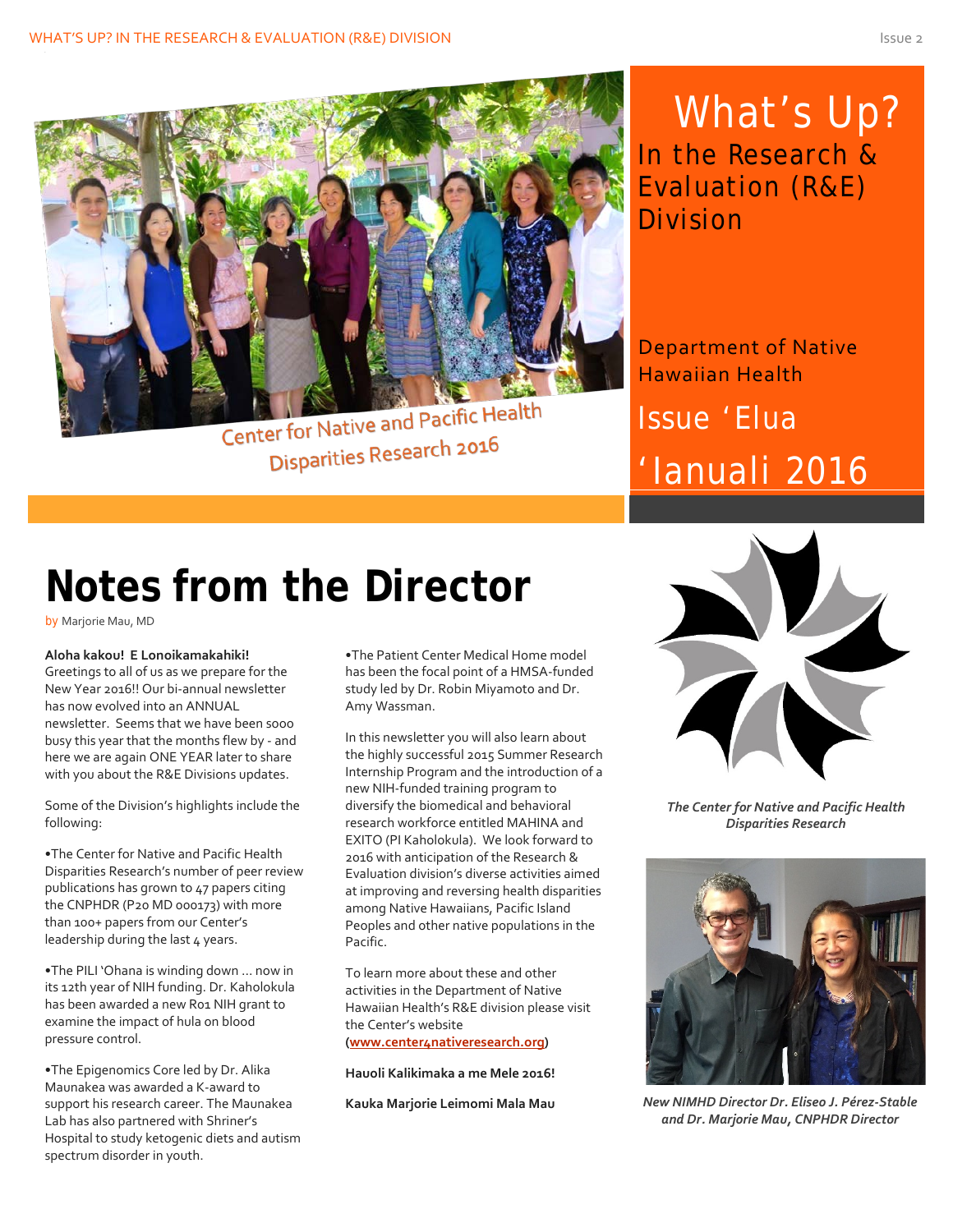

**Meet our new Community Engagement Director**



We are pleased to welcome Ms. **Donna-Marie Palakiko** as the new Director of Community Engagement to the Center for Native and Pacific Health Disparities Research. She will oversee

community engagement activities, nurture on-going relationships with the Ulu Network organizations and collaborate with our partners to improve the health of Native Hawaiians and other Pacific Peoples.

Many of you may be familiar with Donna through the Ulu Network. She became involved with the community-based participatory research initiatives at the Department of Native Hawaiian Health. She also works with the PILI 'Ohana Partnership which designed and implemented the PILI 'Ohana Lifestyle Intervention to 5 community organizations. Donna is also a Program Manager at Ke Ola Mamo and the Community Principal Investigator with the PILI 'Ohana Project.

Donna and Research Assistant Kamuela Werner, will be leading the Ulu Training efforts with the popular "101" series in metabolic health. She will also be facilitating a number of new Ulu Network initiatives.

Learn more about Donna by going to our website at [www2.jabsom.hawaii.edu/native](http://www.jabsom.edu/native) or stop by her office in the Gold Bond Building, 1016A in 'Aina. She can be reached at 692-1301 or email *[dmp@hawaii.edu.](mailto:dmp@hawaii.edu)"*

### **PILI Tech: A new research project to test a web-based weight loss program for Native Hawaiians and other Pacific Peoples**

by Claire Townsend Ing, DrPH, Coordinator, PILI Ohana project

Overweight and obesity continue to be a growing public health problem affecting many individuals across the United States and here in Hawai'i.

The PILI (Partnerships for Improving Lifestyle Interventions) 'Ohana Program (POP) is an 11-year long, community-based participatory research partnership between the Department of Native Hawaiian Health and four community-based organizations who serve Native Hawaiians and other Pacific Island Peoples. The POP created the PILI Lifestyle Program (PLP) which is a culturally adapted evidence-based, weight loss and weight loss maintenance intervention that has been effectively delivered via face-to-face and DVD.

Additional delivery methods need to be explored in order to reach a larger number of people who may be unable to attend face-to-face sessions for various reasons (e.g., work schedule, family responsibilities). In an attempt to do this, we will be embarking on a new journey during which the PLP will be adapted to be delivered via the internet through a 1-year partnership with Dr. Seunghye Hong, an assistant professor at the UH School of Social Work and funded by the RCMI Multidiscipilinary And Translational Research Infrastructure eXpansion (RMATRIX) II Program.

#### **FOR MORE INFORMATION:**

please visit our website a[t http://www2.jabsom.hawaii.edu/pili/](http://www2.jabsom.hawaii.edu/pili/)

or like us on Facebook: [https://www.facebook.com/PILIOhanaProject.](https://www.facebook.com/PILIOhanaProject) This research project will:

1) Examine the beliefs and preferences of overweight or obese adult Native Hawaiians and other Pacific Island Peoples about an internet-based PLP program, and



*Dr. Claire Townsend Ing with Dr. Seunghye Hong*

2) based on these beliefs and preferences, adapt the PILI PLP for delivery via the internet.

The knowledge gathered from this project will not only provide community insight into the online adaptation of a culturally-tailored, evidence-based intervention for weight loss in Native Hawaiians and other Pacific Island Peoples, but may also inform other online healthy lifestyle interventions in Native Hawaiians and other Pacific Island Peoples and other health disparate groups across Hawai'i, the larger Pacific, and the Continental U.S.

*The content is solely the responsibility of the authors and does not necessarily represent the official views of the NIMHD or the NIH.*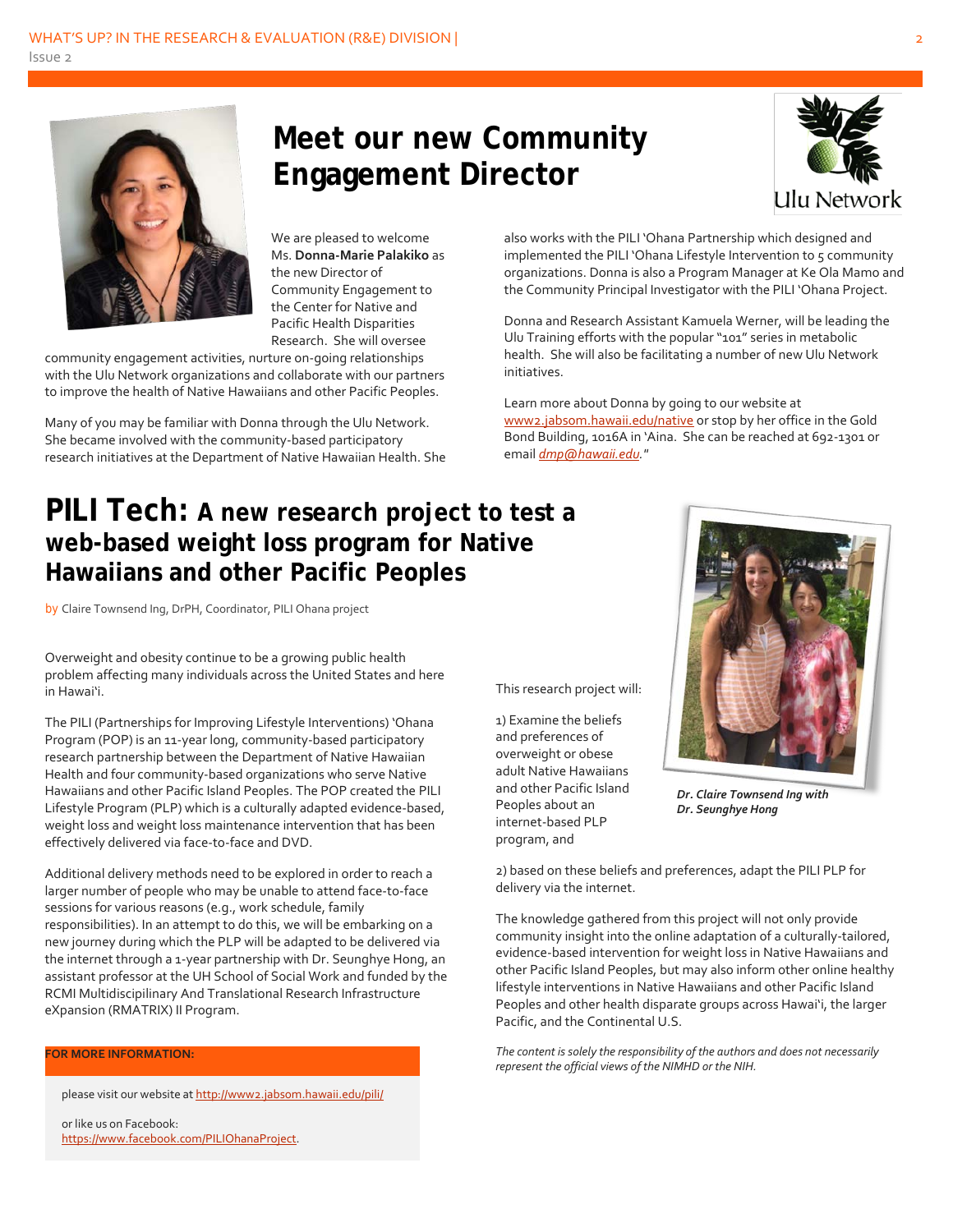### **Understanding and Reducing Ethnic Disparities in Preventable Hospitalizations**

by Tetine Sentell, PhD, CNPHDR project PI

Native Hawaiians and other Pacific Islanders suffer disproportionately from both diabetes and cardiovascular disease morbidity and mortality and often lack access to effective chronic disease management and/or culturally appropriate care. Potentially preventable hospitalizations are defined by the Agency of Health Care Research and Quality as those that could be avoided with better primary care. These are a focus of considerable policy attention recently due to new Medicare rules which

penalize hospitals with high rates of preventable readmissions specifically.

Few studies have examined potentially preventable hospitalizations and rehospitalizations for diabetes and cardiovascular disease among Native Hawaiians and other Pacific Islanders, despite the high cost, significant personal impact, and policy relevance of these potentially preventable hospitalizations.



*Dr. Tetine Sentell with research nurse Malia Young*

### **Summer Research Interns 2015**

Last year's Summer Research Internship consisted of 5 undergraduate students from Hawaii that are attending or have recently graduated from various colleges in Hawaii and around the continental United States. They came from the University of Hawaii at Mānoa, Darthmouth College, Amherst College, Whitman College, and Claremont McKenna College. They worked with various projects and principal investigators affiliated with the Department of Native Hawaiian Health. To learn more about the projects they worked on and for more information on the summer internship program, email *dnhhsri@hawaii.edu*. Applications for the 2016 SRI program are now being accepted.

In our 5-year study, we have been working to resolve this research gap using both qualitative and quantitative analyses. From quantitative analyses, we have learned that Native Hawaiians and some Asian American subgroups have significant disparities in potentially preventable hospitalizations for diabetes and heart disease. From qualitative analyses, we have found that patients' stories of the precipitating background factors were critical to understanding why patients had the problems that led to these potentially preventable hospitalizations. Reasons included six themes: extreme social vulnerability (homeless, poverty, limited social support); health care system interaction issues (e.g., poor coordination with providers); lack of knowledge; behavioral health issues (e.g., substance abuse, mental

We have also engaged stakeholders to consider the next steps from these findings. We are now in our fourth year of funding and are using stakeholder input and the findings from earlier project years input to develop and pilot test an intervention to reduce potentially preventable readmissions at Queens Medical Center.

health problems); denial of illness; and practical problems (e.g., just

**FOR MORE INFORMATION ON THIS AND OTHER CENTER FUNDED STUDIES:**

visit our website at:

forgot, too busy).

<http://www2.jabsom.hawaii.edu/native/index.htm>



*Students after their final poster presentations. From Left to Right: Program director, Dr. Amy Wassman, Program coordinator, Mona Cardejon, Kyle Obana, Chantell Balaan, Andie Conching, Tanner Hoke, Sean Terada, program co-coordinator, Crystal Morton*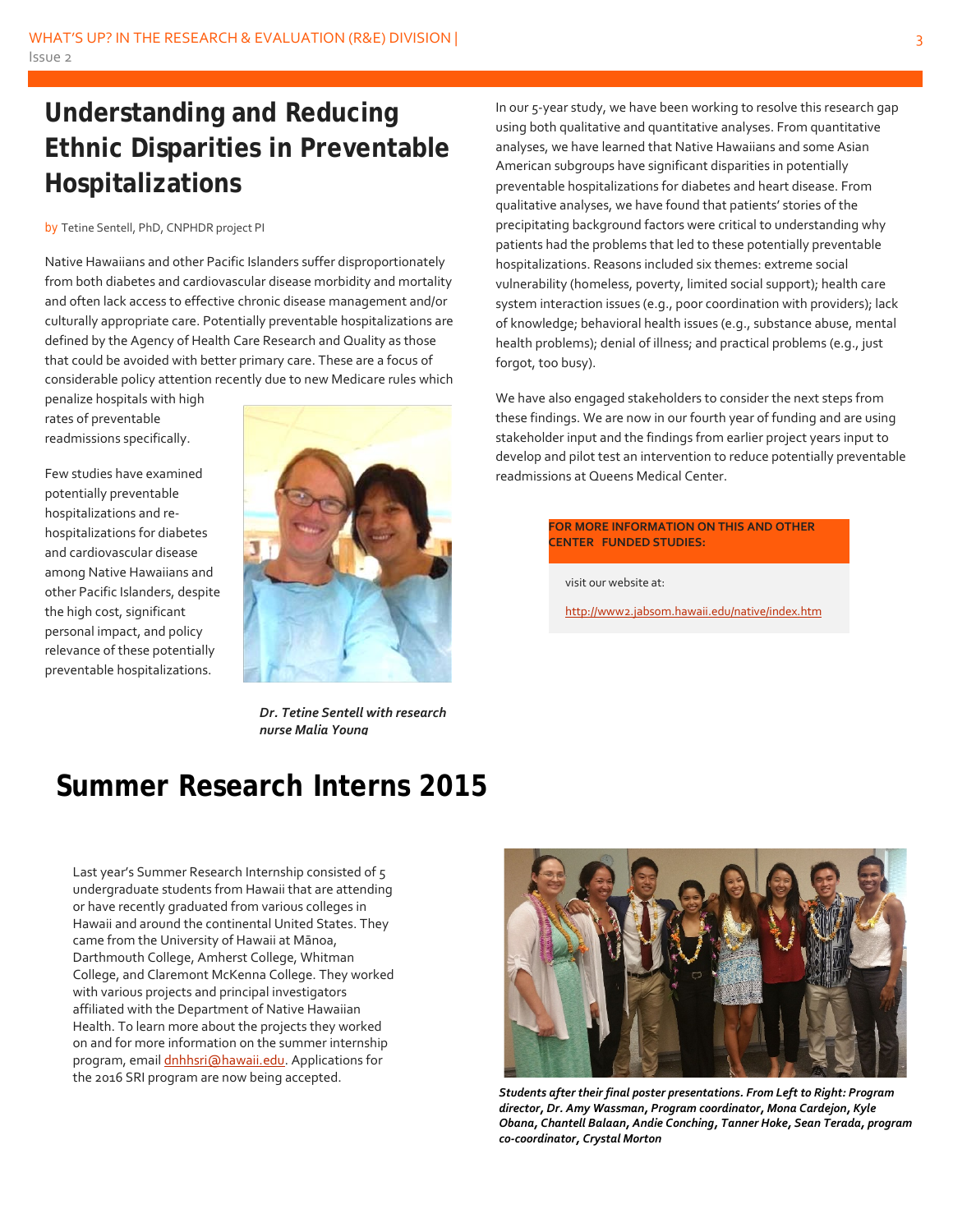### **Increasing the Biomedical Sciences Workforce**

by Samantha Herrera, MSW, assistant, Mahina/ Build EXITO and Shelley Soong, MPH/MEd, coordinator, Mahina/ Build EXITO

The Department of Native Hawaiian Health (DNHH) is aimed at growing the next generation of researchers by providing opportunities for University of Hawai'i students to gain experience in health disparities research. Two National Institutes of Health (NIH) funded grants have been awarded to the project's Principal Investigator, Dr. Keawe'aimoku Kaholokula (DNHH Chair), to

implement programs to accomplish this goal.

#### **Māhina Program**

The Māhina International Indigenous Health Research Training Program is based on educating a core of native students about the social, cultural, and historical determinants to indigenous well-being whilst teaching them culturally grounded conceptual models, and research ethics and protocols by which to frame their work. A true representation of indigenous collaborative solutions, the Māhina program was developed as the result of a partnership between the University of Washington, the DNHH, and the University of Auckland. The program provides a unique research training opportunity in both traditional biomedical and behavioral research, including a 10 week health research training opportunity in New Zealand.



#### **BUILD EXITO Program**

The University of Hawai'i's BUILD EXITO (Building Infrastructure Leading to Diversity/Enhancing Cross Disciplinary Infrastructure and Training at Oregon) program is a health research training pathway program focused on encouraging and supporting students to successfully pursue careers in health-related research. Supported as part of a larger NIH-funded initiative with BUILD EXITO primary institution Portland State University, BUILD EXITO scholars begin the pathway program after choosing a field of study in the health sciences, and completing their 1st year of college at any of the UH-ʻOahu campuses. Students then continue to earn their degree over the next three years at UH Mānoa, receiving dedicated advising and mentoring, paid research experiences, and specialized courses and academic opportunities.

#### **FOR MORE INFORMATION ON MĀHINA OR BUILD EXITO:**

#### <http://mahina.iwri.org/>

[http://www.pdx.edu/undergraduate-pathways-to-research-careers//](http://www.pdx.edu/undergraduate-pathways-to-research-careers/) contact Samantha Herrer[a sherrera@hawaii.edu](mailto:sherrera@hawaii.edu)

### **Māla Day with the R & E Division**

Each month, a division within the DNHH is responsible to mālama (take care of) the māla (garden) at JABSOM. The R & E Division was fortunate enough to end 2015 in the māla, weeding, learning about the various native plants and even trying some of the la'au (medicines made from the plants in the garden). If anyone is interested in learning more about māla days, taking a tour of the māla, or even help to keep the māla clean, please contact Kamuela Werner at kamuelaw@hawaii.edu.



*Some of the R & E division from L to R: Ka'ahukane Leite-Ah Yo, Dr. Michael Corley, Kamuela Werner, Mona Cardejon, Sheri Koike, Christian Dye, Nash Witten, Kimberley Spencer*